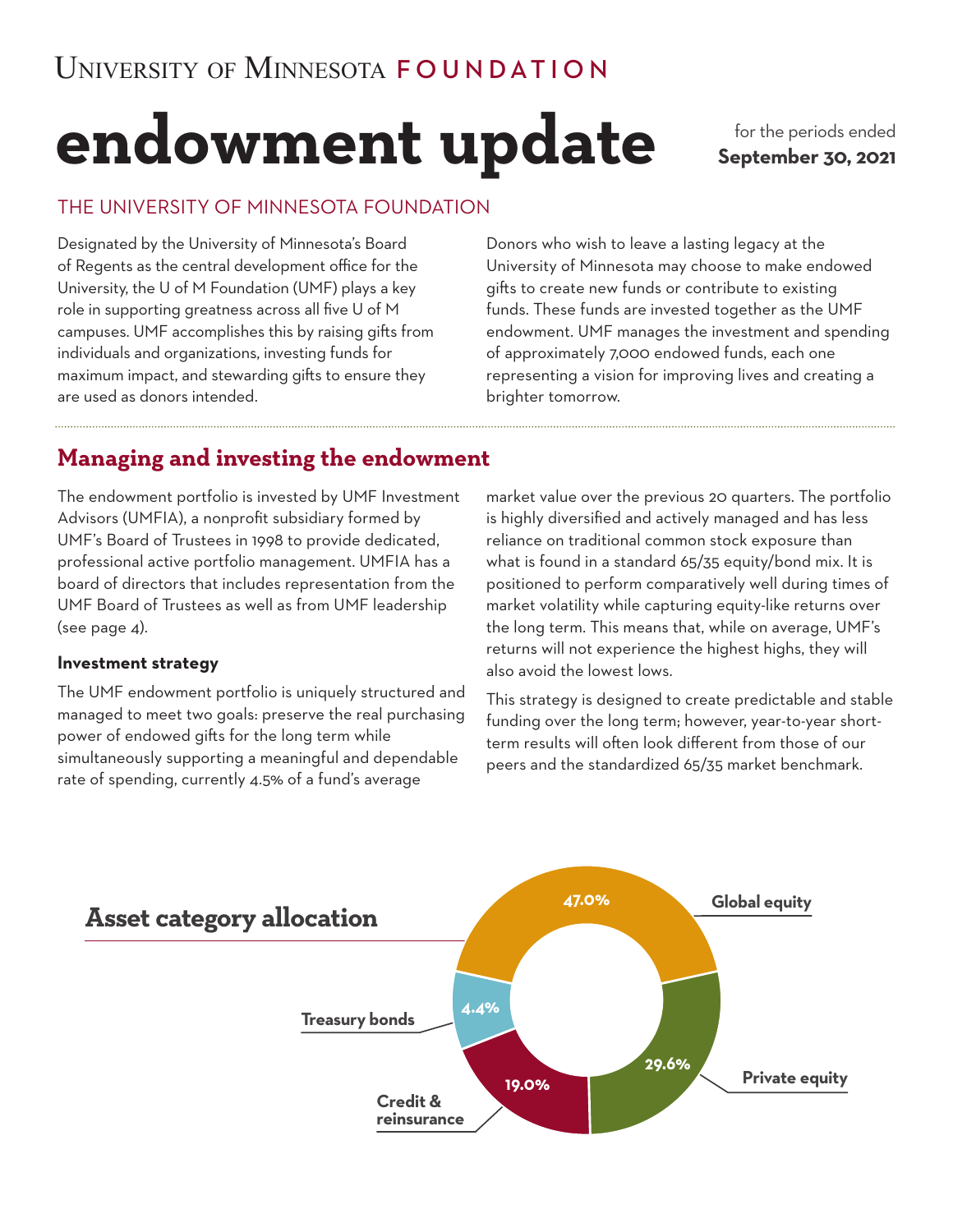## **How has the UMF endowment performed over the long term?**

The UMF endowment has performed well over the long term, making it possible for funds to provide predictable and stable funding to support their designated programs. The chart below shows the growth of \$1 invested in the endowment in 1990 compared with the Foundation's investment goal and a 65/35 market benchmark. Since the inception of UMFIA, our portfolio return has exceeded market benchmark returns by +2.7% annually, with less downside risk.



# **Investment results**

*For the periods ended September 30. Total value of UMF endowment: \$3.3 billion.*

| Year                                            | <b>Actual</b> | Goal        |       |       |
|-------------------------------------------------|---------------|-------------|-------|-------|
| 1-Year                                          |               | 29.5% 10.6% | 25.9% | 17.2% |
| 5-Year                                          | 12.4% 7.7%    |             | 9.4%  | 9.7%  |
| 10-Year                                         | <b>10.6%</b>  | 7.0%        | 9.1%  | 8.9%  |
| <b>Since</b><br>$\mathop{\mathsf{inception^3}}$ | 8.6%          | 7.9%        | 7.3%  | 5.9%  |

1 **The policy benchmark** helps measure how well UMFIA is implementing its investment policy. Its components and asset class weightings are based on the portfolio's asset allocation policy.

<sup>2</sup>**The 65/35 market benchmark** is a weighted blend of stock and bond indices (65% equities and 35% bonds).

<sup>3</sup>**January 1999**.

The investment goal is to achieve an annualized return of 5% in excess of inflation in order to cover the 4.5% spending rate as well as administrative fees. For the oneyear period ended September 30, 2021, the endowment pool returned +29.5%. This performance exceeded the one-year market benchmark return of +17.2%, due primarily to exceptionally strong returns in private equity during the past year.

#### **Administrative fees**

The UMF Board of Trustees establishes fee policies with the objective of keeping fees low to reflect a strong commitment to administrative efficiency. The annual fee on permanent and quasi-endowment funds is 0.9% and 1.5% of the fund's market value, respectively. These fee rates have not increased since 2008.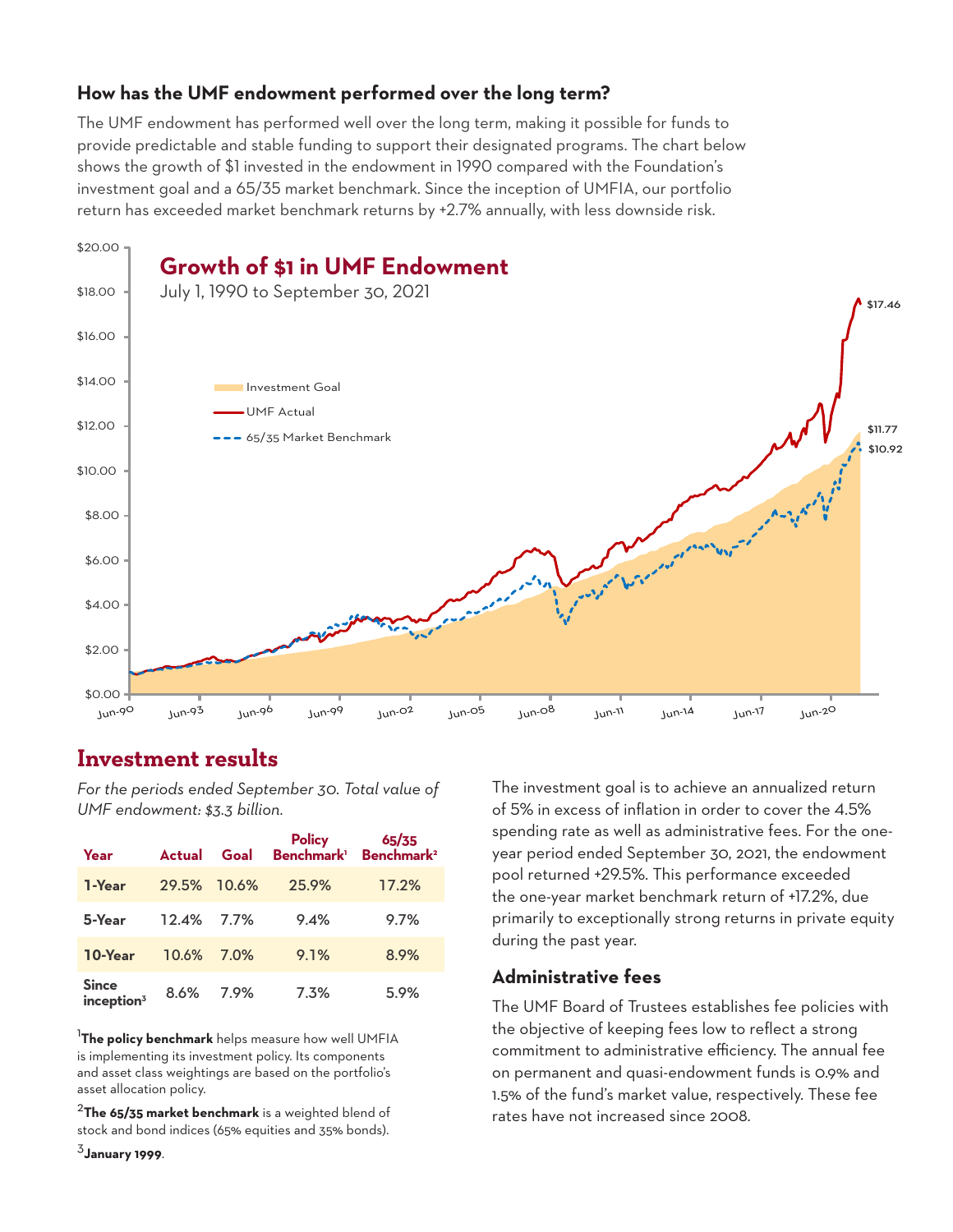# **UMF performance compared to our peer group**

The chart at right illustrates UMF's performance relative to our peer group: college and university endowments with assets greater than \$1 billion.

UMF's long-term investment strategy will frequently generate one-year returns that will be in the outer quartiles—either high or low—of the distribution of peer returns. More meaningful comparisons are found over the three- to five-year periods, when this variation declines.

# **Performance vs. peer group**

*Preliminary results as of June 30, 2021. Final results as of June 30, 2021, will become available early in 2022.* 



1 **1 Year Peer Group** result is based on NACUBO Preliminary Data for Endowments over \$1 Billion.

# **Spending the endowment**

## **What is the endowment spending policy?**

The foundation's endowment spending policy determines the amount that an endowed fund can make available for spending each year.

The UMF Board of Trustees establishes the spending policy, which is designed to provide stable and predictable funding for designated programs in perpetuity.

The current policy is to distrbute 4.5% of an endowed fund's trailing average market value over the previous 20 quarters (5 years) for spending each year; using a trailing average helps smooth any effects of short-term market fluctuations. Quasi-endowment funds allow spending of up to 20% of the fund's value annually.

**Behind every endowment gift is someone like you who is driven by a belief in a brighter tomorrow.**

**Thank you for your partnership!**